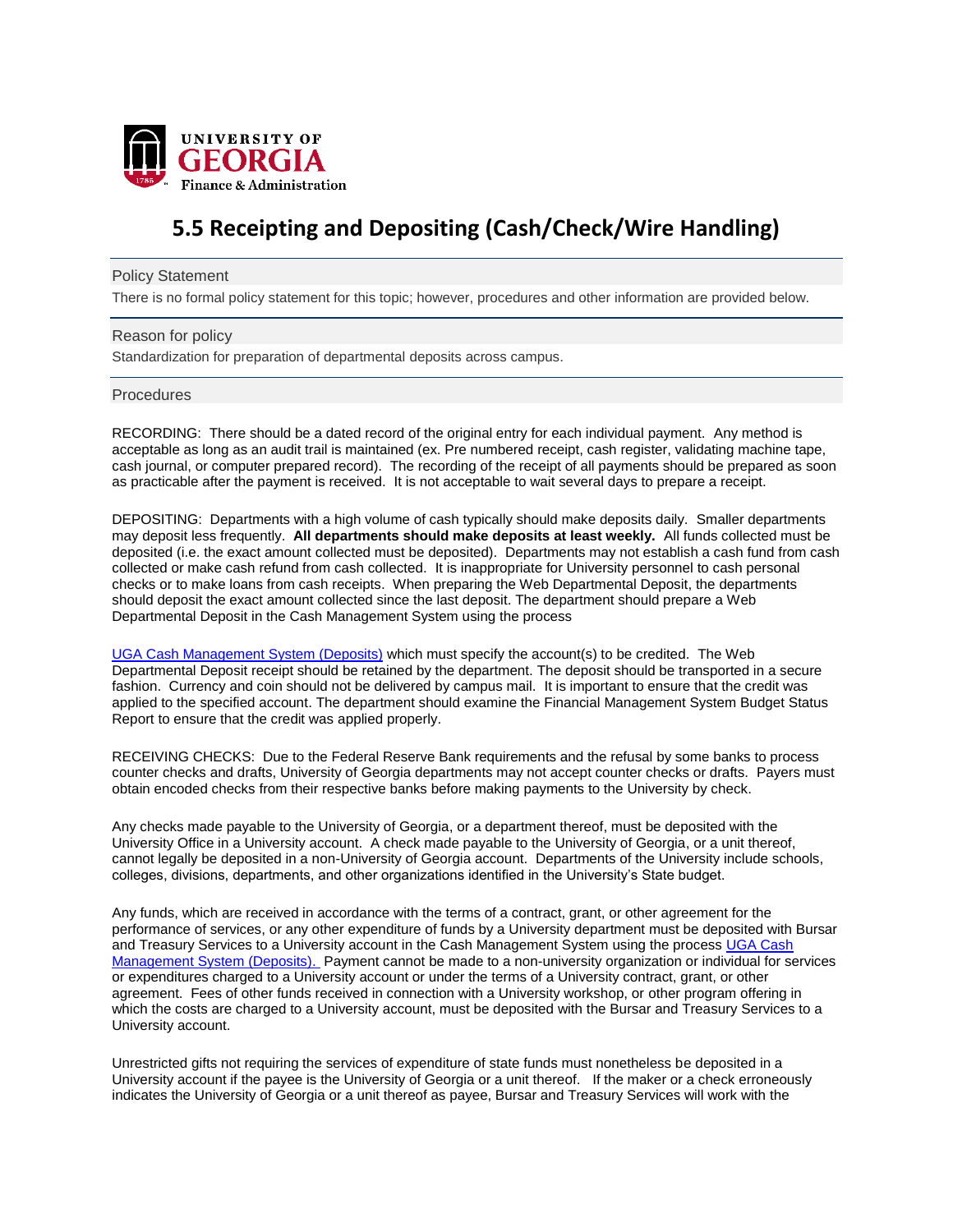organization or individual involved to either seek a reissuance of the check or to otherwise record the check for the benefit of the intended recipient.

All checks should be properly endorsed on the back before being deposited.

#### Ex.: FOR DEPOSIT ONLY

The University of Georgia

The name of the depositing unit

If a check made to the order of someone other than the University is presented by the payee, the University may be named payee by endorsement. Endorsement by a payee naming the University of Georgia as the new payee should include the following endorsement:

Ex.: Pay to the Order of

The University of Georgia

Signature of Original Payee

If a check made to the order of someone other than the University is presented by someone other than the payee, and the check is endorsed by the payee, the University may be named by the endorsement of the presenter, as follows:

Ex.: Signature of Payee

Pay to the Order of

The University of Georgia

Signature of Presenter

Checks may be transmitted for deposit with Bursar and Treasury Services by campus mail along with the corresponding Web Departmental Deposit receipt. In no case may currency or coins be transmitted by campus mail.

Forms/Instructions

Cash/Check Handling Instructions (http://www.bursar.uga.edu/cash\_check.pdf)

Additional contacts Marianne Christian, [mbchris@uga.edu](mailto:mbchris@uga.edu) 706-542-6024

#### **Responsibilities**

**Responsible University Senior Administrator**: Vice President for Finance & Administration

**Responsible University Administrator**: Associate Vice President - Finance Division

**Policy Owner**: Bursar and Treasury Services

**Policy Contact**: Amy Brown amybrown@uga.edu

**Phone Number**: 706-542-6825

*Responsibilities: It is the responsibility of the department to properly handle cash/checks within the department for accuracy of deposits.*

Record Retention